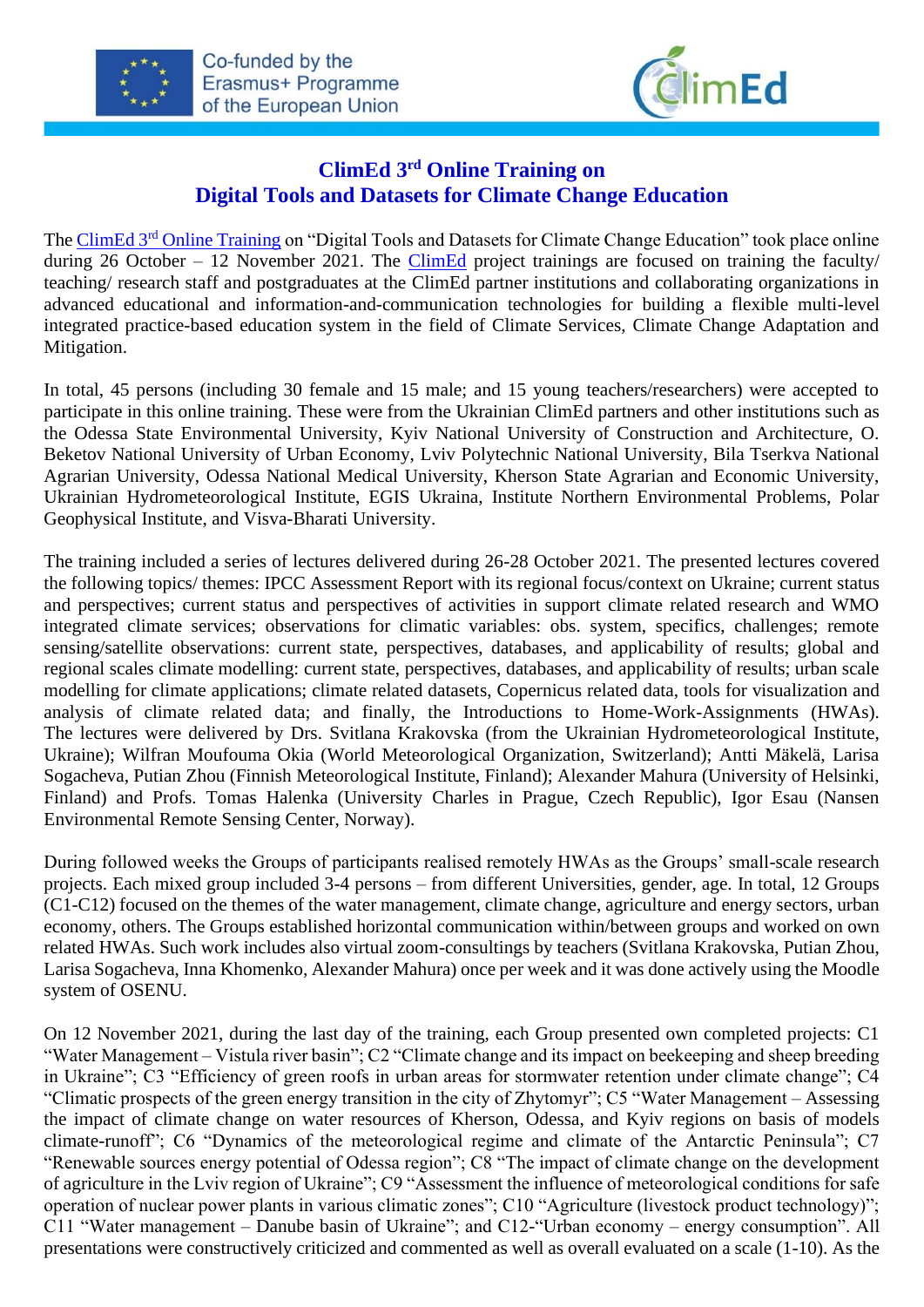result of the evaluation, the ClimEd training certificates (corresponding to 3 ECTS) were awarded as recognition of participants' achieved learning outcomes.

Four groups (C03, C04, C09 and C12) got the highest scores of 9.26, 9.29, 9.29, and 9.46, respectively, and these have been awarded the certificates with distinction ("Platinum"). Three other Groups (C02, C06, and C11) obtained certificates having the "Gold" status (i.e. with scores higher than 8.5). Note that members of these 7 Groups were automatically accepted (i.e. without required application procedure) as approved participants for the ClimEd 4th Training (expecting in February 2022 as a face-to-face/onsite training in Spain).

It was stressed that participants of the training have obtained new/ upgraded basic knowledge about IPCC Assessment Report, current activities in support climate related research in Ukraine; WMO mechanisms and entities for provision of operational seasonal forecasts, current limitations of WMO regional climate outlook forums and reasons to expand portfolio of climate products, key features of objective seasonal forecasts; existing types, specifications and challenges of meteorological/climate observation systems; main principles, instruments, satellite Earth Observations products; Earth System Modelling, basic information of CMIP6 and its datasets; needs, use and advantages of regional climate models for local/regional impact studies; urban integrated system approach, principle modeling strategies at fine spatial resolution in the atmospheric boundary layer; datasets at Copernicus Climate Change Service (C3S) Climate Data Store (CDS); and better understanding possibilities of C3S CDS Toolbox in climate data visualisation and analysis as well as skills in usage of C3S CDS Toolbox for group projects (as small-scale research projects) and skills in group's (as the team) developing and realizing research plan, and presenting research project results.

The e-evaluation of the ClimEd 3rd Training was done using two questionnaires distributed among participants. Following the 1st questionnaire – (Evaluation of the Training) – about 90% of the participants estimated overall rating for this course as "very good" and "good"; training materials were of excellent quality (84%) and information about training was sufficient (97%), and participants will recommend such training to colleagues (91%). Following the 2nd questionnaire – (Self-Evaluation of the Obtained Competencies and Skills) – about 70% of participants "fully agreed" ad "mostly agreed" that they have obtained/ improved their competencies and got skills in usage of the C3S CDS Toolbox remotely/ virtually working as groups.

Especial thanks to all the lecturers and teachers of the training for their professionalism, enthusiasm and commitment to the training. Especial thanks to the OSENU team members – Drs. Oleg Shablii and Inna Khomenko, young researchers Kateryna Husieva and Artem Gamaiun – for continuous technical support (OSENU Moodle system, e-evaluations, training web-page continuous updates with training materials, for support with ClimEd relevant training preparation and HWAs, etc.) during the entire period of the training.

All materials of the training (slides and videos of lectures, presentations of exercises and homework-assignments as group projects, etc.) are available at<http://climed.network/events/climed-trainings/climed-training-3-online/>

*Text by: Valeriay Ovcharuk (OSENU), Tetyana Kryvomaz (KNUCA), and Alexander Mahura (UHEL)*

25 November 2021

*Joint online photo of the ClimEd 3 rd Training participants*